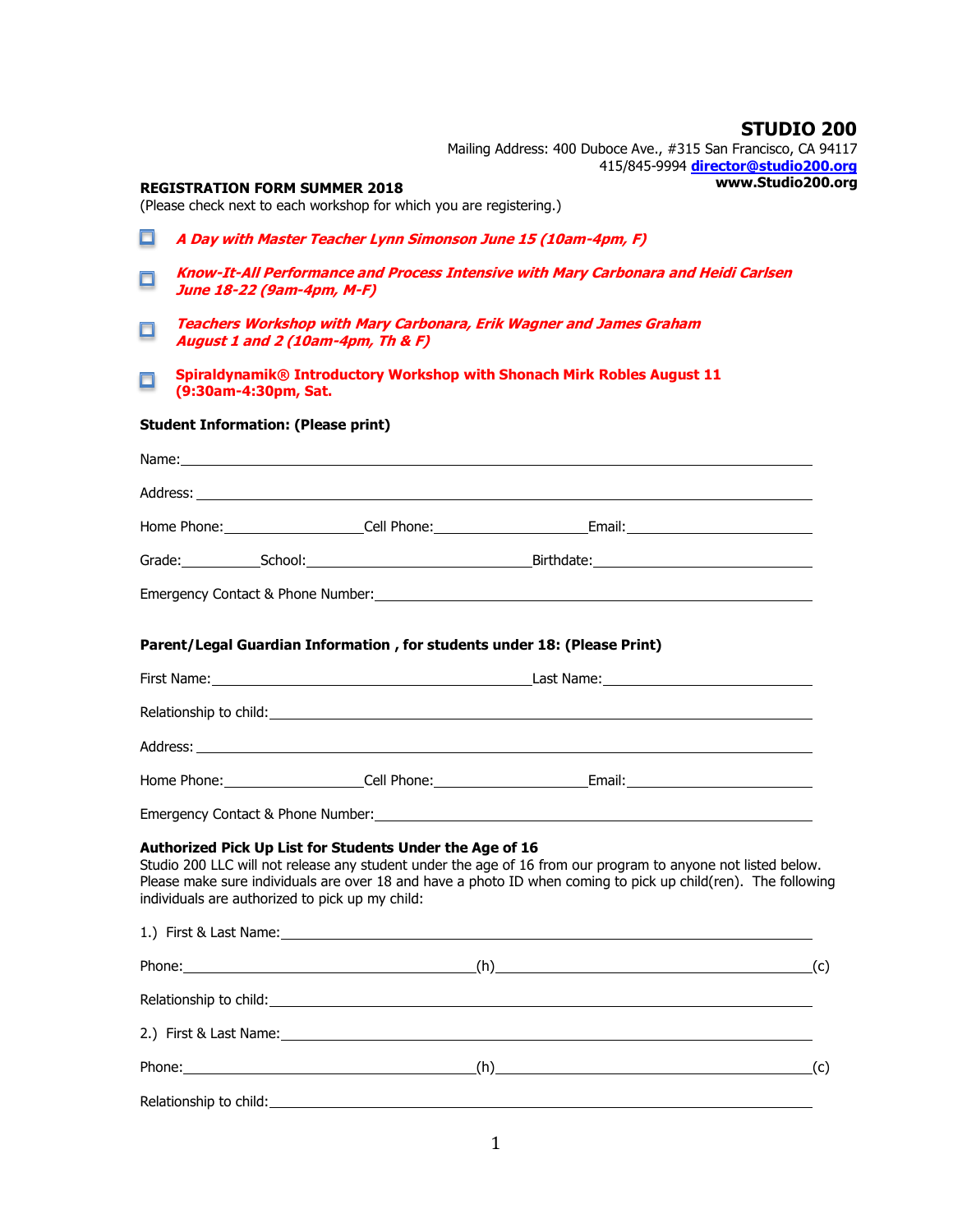# **SUMMER 2018**

### **STUDIO 200 POLICIES AND PROCEDURES SUMMER 2018**

Please read and sign at the bottom as an acknowledgement that you have and understand the policies of Studio 200:

## **LOCATION:**

**Studio 200**, 301 Eighth Street at Folsom, San Francisco, CA 94103 (Above California Carpet) Just three blocks from Market Street, BART and MUNI. Accessible by MUNI Bus #12. Click here for directions and pictures:<http://www.mjdc.org/lab.html>

### **CLASS TIME, DATES AND COST:**

Please check the workshops for which you are registering. Full payment and completed registration forms must be received prior to the first day. Space is limited.

- 0 **A Day with Master Teacher Lynn Simonson June 15 (10am-4pm, F) \$85 full day; \$25 morning technique only; \$70 body mechanics workshop only (CIRCLE ONE)**
- **Know-It-All Performance and Process Intensive with Mary Carbonara and Heidi Carlsen**   $\Box$ **June 18-22 (9am-4pm, M-F) \$375 early bird registration. \$400 after April 1**
- **Teachers Workshop with Mary Carbonara, Erik Wagner and James Graham**   $\Box$ **August 1 and 2 (10am-4pm, Th & F) \$150 early bird registration. \$175 after June 1**

#### **Spiraldynamik® Introductory Workshop with Shonach Mirk Robles August 11**   $\Box$ **(9:30am-4:30pm, Sat.) \$175 early bird registration. \$200 after June 1**

**METHOD OF PAYMENT:** Only cash, checks, money orders, and credit cards are accepted. Make checks payable to Studio 200.There is a \$35.00 fee for returned checks.

**ABSCENCES:** If a student is absent, tuition will not be refunded for missed classes.

**STUDENT/PARENTPROTOCOL:** Students and Parents are expected at all times to maintain a manner that is respectful to Studio 200, its staff, students, and its policies. Studio 200 reserves the right to dismiss or refuse business to anyone not adhering to this policy.

**PICK UP:** Children under the age of 16 must be picked up immediately following each class. There will be a late fee of \$5.00 per minute for pick ups after the scheduled end of class. There will be a late fee of \$10.00 per minute after 10 minutes after the hour. If your child has not been picked up 30 minutes past the end of class, we are required by law to contact Child Protective Services (CPS). **PLEASE NOTE: LATE FEES ARE IN EFFECT UNTIL THE STUDENT IS PICKED UP!**

I have received, read, acknowledge, and will abide by the preceding agreement.

\_\_\_\_\_\_\_\_\_\_\_\_\_\_\_\_\_\_\_\_\_\_\_\_\_\_\_\_\_\_\_\_\_\_\_\_\_\_\_\_\_\_\_\_ \_\_\_\_\_\_\_\_\_\_\_\_\_\_\_\_\_\_\_\_\_\_\_\_\_ Parent Signature

Date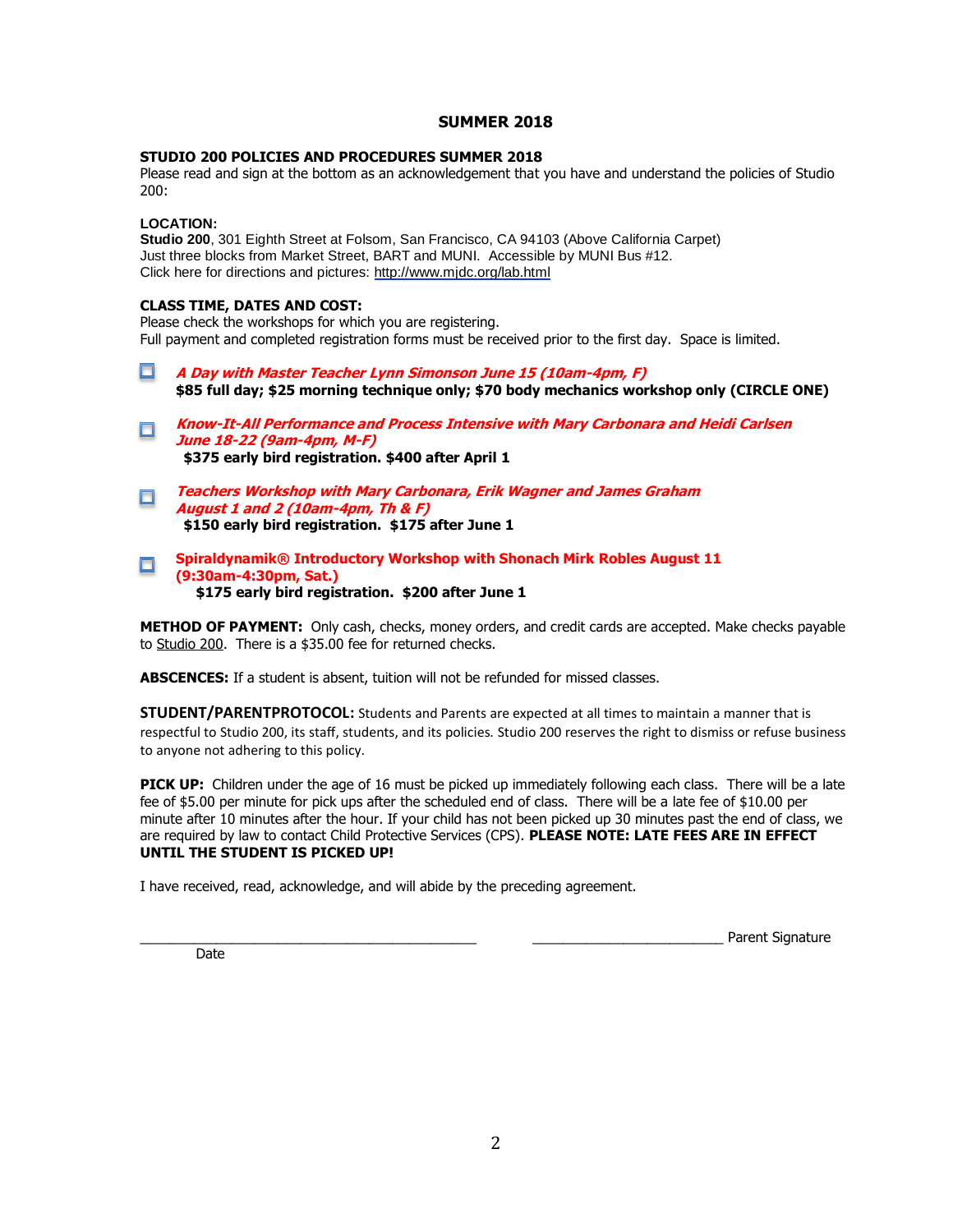## **STUDIO 200** Mailing Address: 400 Duboce Ave., #315 San Francisco, CA 94117 415/845-9994 **[director@studio200.org](mailto:director@studio200.org)** www.Studio200.org

### **EMEGENCY MEDICAL AUTHORIZATION FORM**

| <b>Student Medical Coverage</b> |  |  |  |  |  |
|---------------------------------|--|--|--|--|--|
|                                 |  |  |  |  |  |
|                                 |  |  |  |  |  |
|                                 |  |  |  |  |  |
|                                 |  |  |  |  |  |
|                                 |  |  |  |  |  |
|                                 |  |  |  |  |  |

### **Emergency Authorization**

In case of emergency, I authorize Studio 200 to contact the physician, as noted in the student medical information above. I consent to appropriate medical and/or surgical procedures Studio 200 deems necessary for the abovenamed student. I accept full responsibility for all costs related to any such emergency medical care.

I agree that Studio 200 will not be liable for authorizing medical and/or surgical treatment for the above-named student and waive all claims connected with such medical and/or surgical treatment.

I have read, understood and agreed to the terms of this Authorization and Release.

Name or Parent/Guardian, if participant is under the age of 18 (Please print)

Signature Date